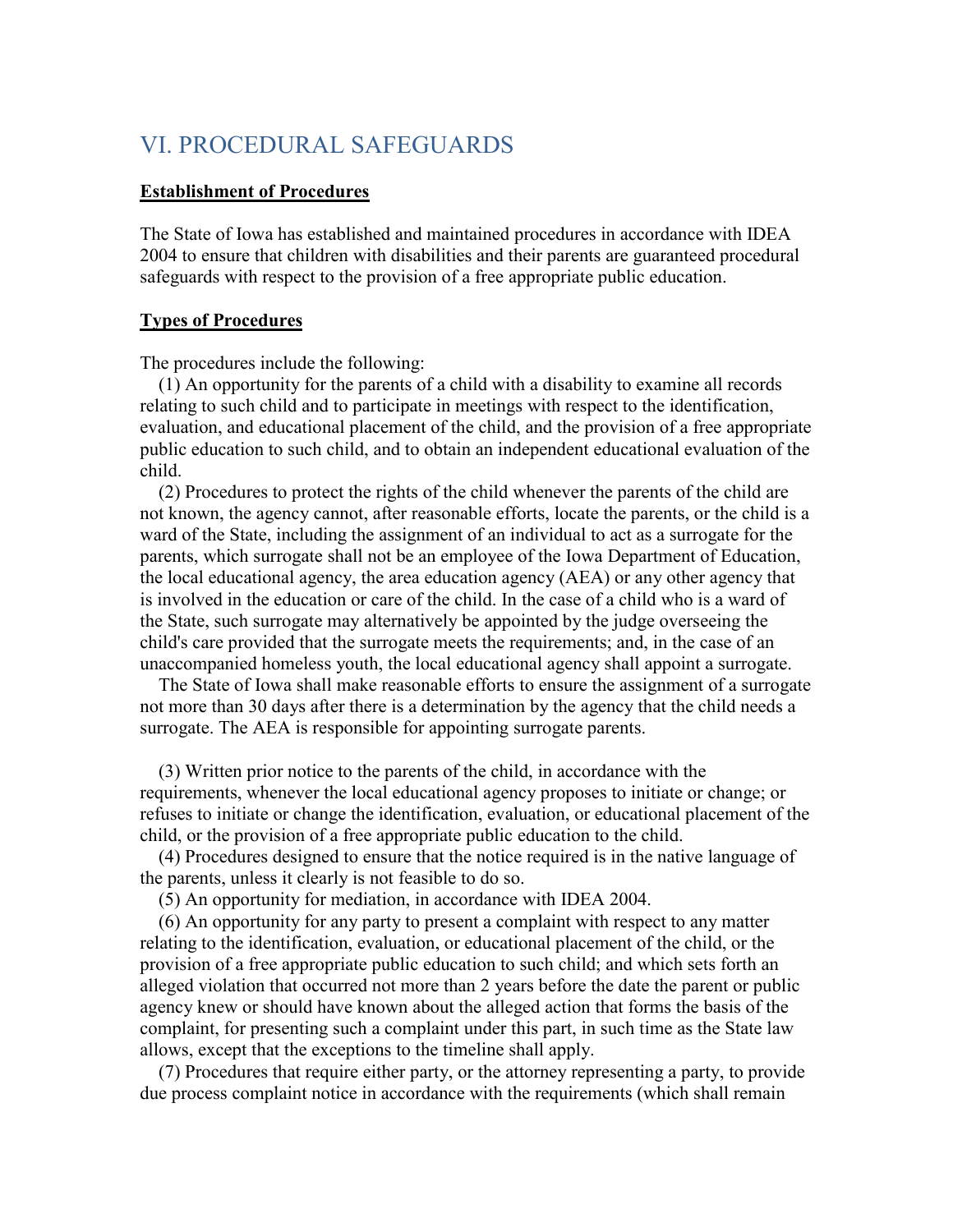confidential) to the other party, and forward a copy of such notice to the Iowa Director of Education that shall include--

- the name of the child, the address of the residence of the child (or available contact information in the case of a homeless child), and the name of the school the child is attending;
- in the case of a homeless child or youth, available contact information for the child and the name of the school the child is attending;
- a description of the nature of the problem of the child relating to such proposed initiation or change, including facts relating to such problem;
- a proposed resolution of the problem to the extent known and available to the party at the time.

A party may not have a due process hearing until the party, or the attorney representing the party, files a notice that meets the requirements.

 (8) Procedures that require the State educational agency to develop a model form to assist parents in filing a complaint and due process complaint notice in accordance with (6) and (7), respectively. Iowa provides a model form in its procedural safeguards brochure for parents and on the department website.

# **Notification Requirements**

The content of prior written notice shall include--

(A) a description of the action proposed or refused by the agency;

 (B) an explanation of why the agency proposes or refuses to take the action and a description of each evaluation procedure, assessment, record, or report the agency used as a basis for the proposed or refused action;

 (C) a statement that the parents of a child with a disability have protection under the procedural safeguards of this part and, if this notice is not an initial referral for evaluation, the means by which a copy of a description of the procedural safeguards can be obtained;

 (D) sources for parents to contact to obtain assistance in understanding the provisions of this part;

 (E) a description of other options considered by the IEP Team and the reason why those options were rejected; and

(F) a description of the factors that are relevant to the agency's proposal or refusal.

The due process complaint notice shall be deemed to be sufficient unless the party receiving the notice notifies the administrative law judge (ALJ) and the other party in writing that the receiving party believes the notice has not met the requirements of IDEA 2004.

If the local educational agency has not sent a prior written notice to the parent regarding the subject matter contained in the parent's due process complaint notice, such local educational agency shall, within 10 days of receiving the complaint, send to the parent a response that shall include--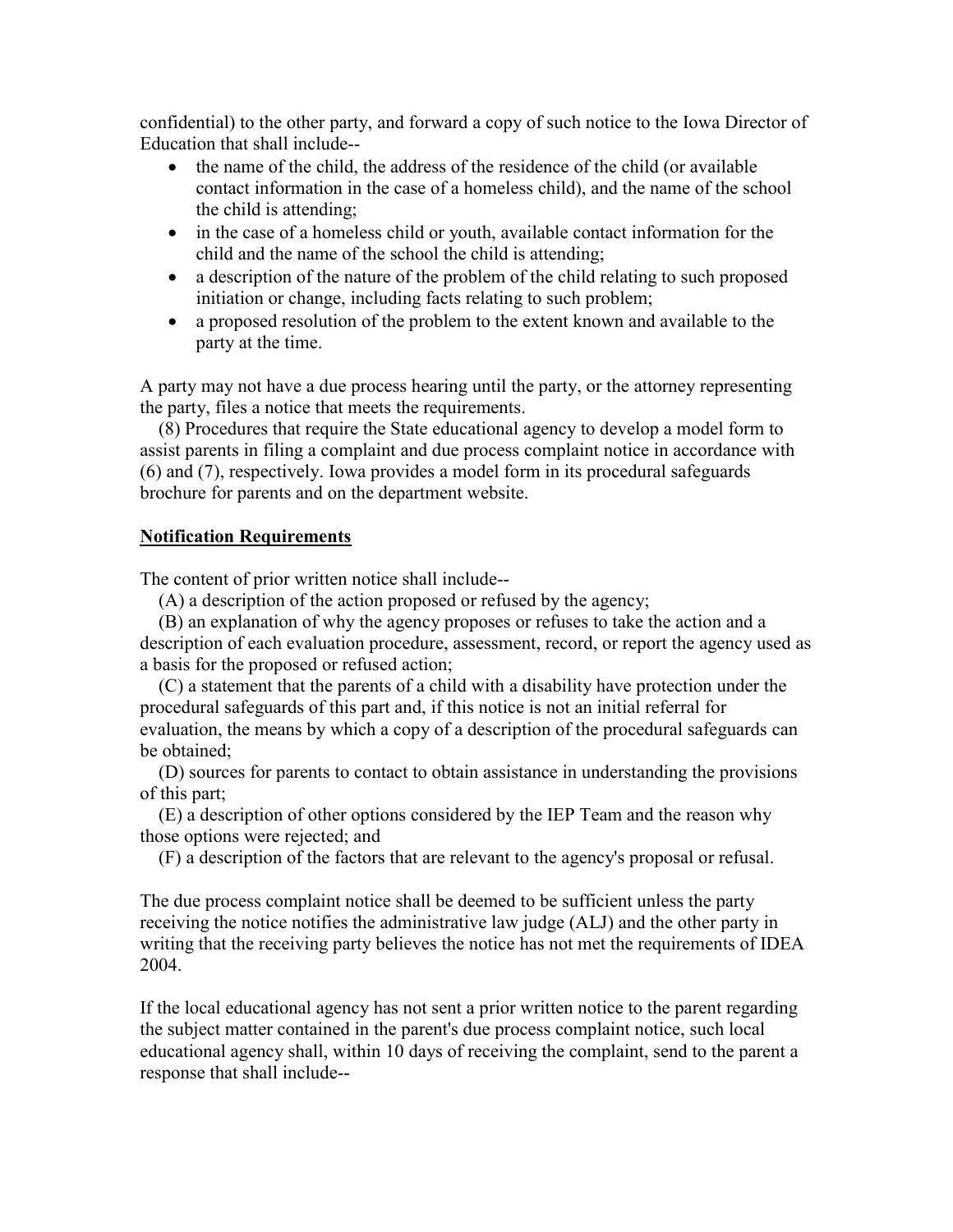- an explanation of why the agency proposed or refused to take the action raised in the complaint;
- a description of other options that the IEP Team considered and the reasons why those options were rejected;
- a description of each evaluation procedure, assessment, record, or report the agency used as the basis for the proposed or refused action; and
- a description of the factors that are relevant to the agency's proposal or refusal.

A response filed by a local educational agency shall not be construed to preclude such local educational agency from asserting that the parent's due process complaint notice was insufficient where appropriate. Except as provided, the non-complaining party shall, within 10 days of receiving the complaint, send to the complainant a response that specifically addresses the issues raised in the complaint. The party providing an ALJ notification shall provide the notification within 15 days of receiving the complaint. Within 5 days of receipt of the required notification, the ALJ shall make a determination on the face of the notice of whether the notification meets the requirements and shall immediately notify the parties in writing of such determination.

A party may amend its due process complaint notice only if

- the other party consents in writing to such amendment and is given the opportunity to resolve the complaint through a meeting held; or
- the ALJ grants permission, except that the ALJ may only grant such permission at any time not later than 5 days before a due process hearing occurs.

The applicable timeline for a due process hearing under this part shall recommence at the time the party files an amended notice, including the timeline under the due process hearing section below.

# **Procedural Safeguards Notice**

The State of Iowa provides a parental rights brochure to each AEA to print and disseminate. A copy of the procedural safeguards available to the parents of a child with a disability shall be given to the parents only 1 time a year, except that a copy also shall be given to the parents upon initial referral or parental request for evaluation; upon the first occurrence of the filing of a complaint; and upon request by a parent. A local educational agency may place a current copy of the procedural safeguards notice on its Internet website if such website exists. The procedural safeguards notice shall include a full explanation of the procedural safeguards, written in the native language of the parents (unless it clearly is not feasible to do so) and written in an easily understandable manner relating to--

- (A) independent educational evaluation;
- (B) prior written notice;
- (C) parental consent;
- (D) access to educational records;
- (E) the opportunity to present and resolve complaints, including--
- (i) the time period in which to make a complaint;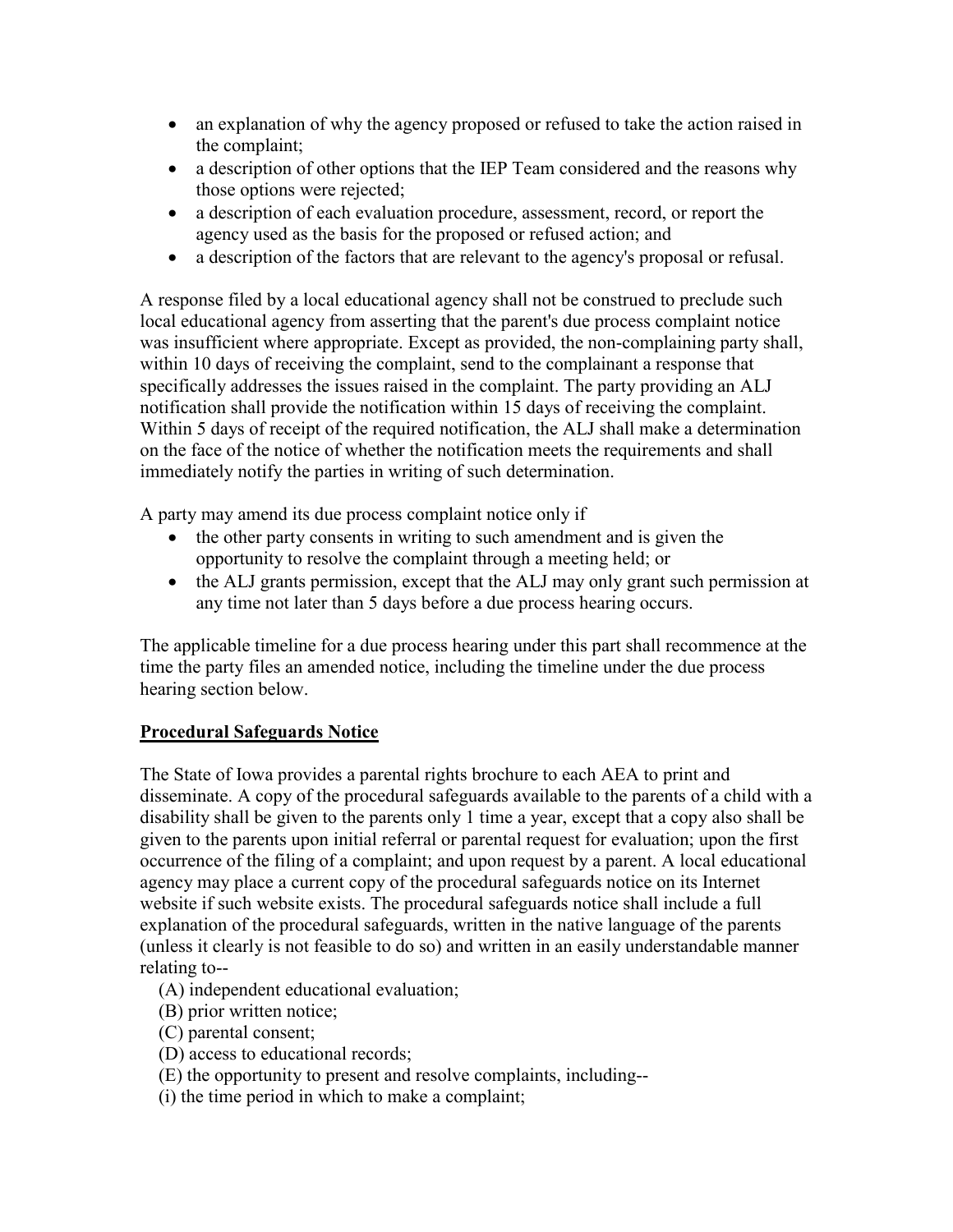(ii) the opportunity for the agency to resolve the complaint; and

(iii) the availability of mediation;

(F) the child's placement during pendency of due process proceedings;

 (G) procedures for students who are subject to placement in an interim alternative educational setting;

 (H) requirements for unilateral placement by parents of children in private schools at public expense;

 (I) due process hearings, including requirements for disclosure of evaluation results and recommendations;

(J) State-level appeals (Iowa offers a one-tiered system);

(K) civil actions, including the time period in which to file such actions; and

(L) attorneys' fees.

# **Mediation**

The State of Iowa ensures that procedures are established and implemented to allow parties to disputes involving any matter, including matters arising prior to the filing of a due process complaint, to resolve such disputes through a mediation process. Iowa calls mediation without requesting a due process hearing a "preappeal conference." The procedures shall ensure that the mediation process is voluntary on the part of the parties; is not used to deny or delay a parent's right to a due process hearing, or to deny any other rights afforded under this part; and is conducted by a qualified and impartial mediator who is trained in effective mediation techniques.

The State of Iowa may establish procedures to offer to parents and schools that choose not to use the mediation process, an opportunity to meet, at a time and location convenient to the parents, with a disinterested party who is under contract with a parent training and information center or community parent resource center in the State or an appropriate alternative dispute resolution entity, to encourage the use, and explain the benefits, of the mediation process to the parents.

Iowa maintains a list of individuals who are qualified mediators and knowledgeable in laws and regulations relating to the provision of special education and related services. The State of Iowa shall bear the cost of the mediation process, including the costs of meetings with a disinterested party to encourage the use, and explain the benefits of mediation. Each session in the mediation process shall be scheduled in a timely manner and shall be held in a location that is convenient to the parties to the dispute.

In the case that a resolution is reached to resolve the complaint through the mediation process, the parties shall execute a legally binding agreement that sets forth such resolution and that states that all discussions that occurred during the mediation process shall be confidential and may not be used as evidence in any subsequent due process hearing or civil proceeding; is signed by both the parent and a representative of the agency who has the authority to bind such agency; and is enforceable in any State court of competent jurisdiction or in a district court of the United States. Discussions that occur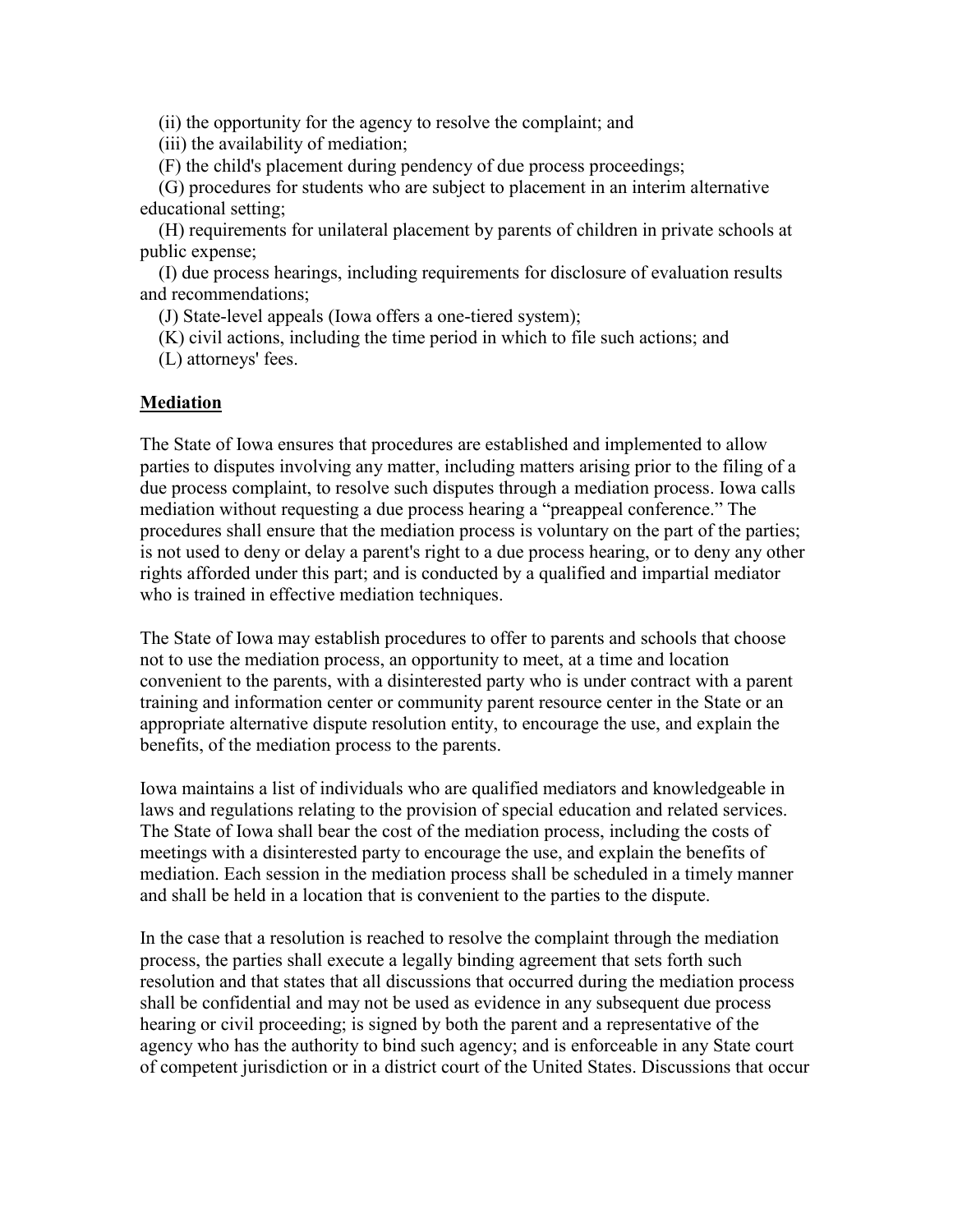during the mediation process shall be confidential and may not be used as evidence in any subsequent due process hearing or civil proceeding.

# **Impartial Due Process Hearing**

Whenever a due process hearing complaint has been received, the parents or the local educational agency involved in such complaint shall have an opportunity for an impartial due process hearing, which shall be conducted by the State of Iowa. Prior to the opportunity for an impartial due process hearing the local educational agency shall convene a Resolution Session meeting with the parents and the relevant member or members of the IEP Team who have specific knowledge of the facts identified in the complaint within 15 days of receiving notice of the parents' complaint; which shall include a representative of the agency who has decision-making authority on behalf of such agency; which may not include an attorney of the local educational agency unless the parent is accompanied by an attorney; and where the parents of the child discuss their complaint, and the facts that form the basis of the complaint, and the local educational agency is provided the opportunity to resolve the complaint, unless the parents and the local educational agency agree in writing to waive such meeting, or agree to use the mediation process.

If the local educational agency has not resolved the complaint to the satisfaction of the parents within 30 days of the receipt of the complaint, the due process hearing may occur, and all of the applicable timelines for a due process hearing shall commence.

In the case that a resolution is reached to resolve the complaint at a Resolution Session meeting the parties shall execute a legally binding agreement that is signed by both the parent and a representative of the agency who has the authority to bind such agency; and enforceable in any State court of competent jurisdiction or in a district court of the United States. If the parties execute an agreement, a party may void such agreement within 3 business days of the agreement's execution.

Not less than 5 business days prior to a hearing conducted, each party shall disclose to all other parties all evaluations completed by that date, and recommendations based on the offering party's evaluations, that the party intends to use at the hearing. An ALJ may bar any party that fails to comply from introducing the relevant evaluation or recommendation at the hearing without the consent of the other party.

An ALJ conducting a hearing shall, at a minimum not be an employee of the Iowa Department of Education or the local educational agency involved in the education or care of the child; or a person having a personal or professional interest that conflicts with the person's objectivity in the hearing; possess knowledge of, and the ability to understand, the provisions of this title, Federal and State regulations pertaining to this title, and legal interpretations of this title by Federal and State courts; possess the knowledge and ability to conduct hearings in accordance with appropriate, standard legal practice; and possess the knowledge and ability to render and write decisions in accordance with appropriate, standard legal practice.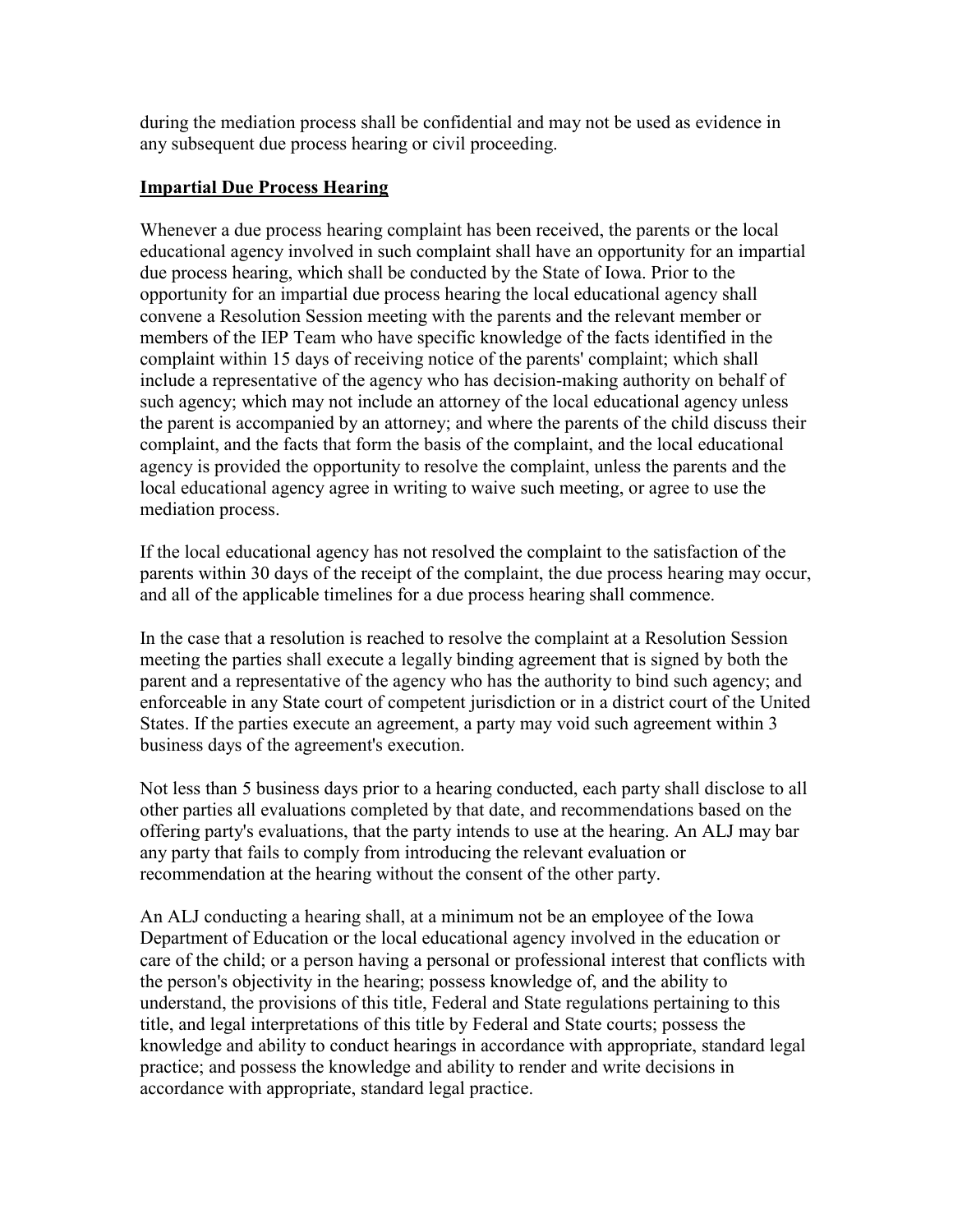The party requesting the due process hearing, the appellant, shall not be allowed to raise issues at the due process hearing that were not raised in the notice unless the other party agrees otherwise. A parent or agency shall request an impartial due process hearing within 2 years of the date the parent or agency knew or should have known about the alleged action that forms the basis of the complaint. The timeline shall not apply to a parent if the parent was prevented from requesting the hearing due to specific misrepresentations by the local educational agency that it had resolved the problem forming the basis of the complaint; or the local educational agency's withholding of information from the parent that was required to be provided to the parent.

A decision made by an ALJ shall be made on substantive grounds based on a determination of whether the child received a free appropriate public education. In matters alleging a procedural violation, an ALJ may find that a child did not receive a free appropriate public education only if the procedural inadequacies--

- impeded the child's right to a free appropriate public education;
- significantly impeded the parents' opportunity to participate in the decisionmaking process regarding the provision of a free appropriate public education to the parents' child; or
- caused a deprivation of educational benefits.

This shall not be construed to preclude an ALJ from ordering a local educational agency to comply with procedural requirements under this section. Nothing in this paragraph shall be construed to affect the right of a parent to file a complaint with the State of Iowa.

### **Safeguards**

Any party to a hearing or an appeal shall be accorded--

 (1) the right to be accompanied and advised by counsel and by individuals with special knowledge or training with respect to the problems of children with disabilities;

 (2) the right to present evidence and confront, cross-examine, and compel the attendance of witnesses;

 (3) the right to a written, or, at the option of the parents, electronic verbatim record of such hearing; and

 (4) the right to written, or, at the option of the parents, electronic findings of fact and decisions, which findings and decisions shall be made available to the public consistent with the requirements relating to the confidentiality of data, information, and records); and shall be transmitted to the special education advisory panel.

### **Administrative Procedures**

A decision made in a due process hearing or a hearing involving placement in an alternative educational setting shall be final, except that any party involved in such hearing may appeal such decision. Any party aggrieved by the findings and decision made regarding a due process hearing or hearing involving placement in alternative educational setting, and any party aggrieved by the findings and decision, shall have the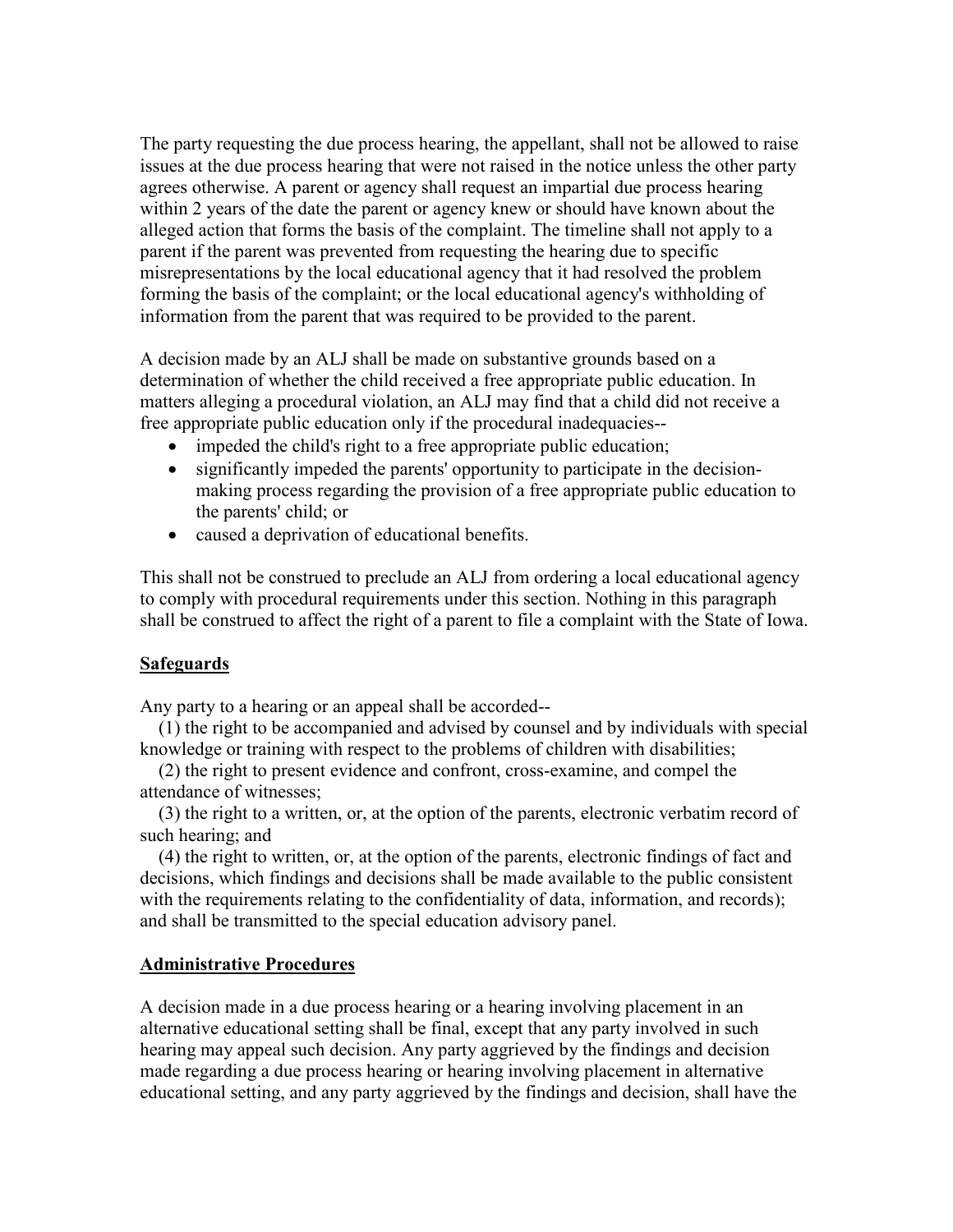right to bring a civil action with respect to the complaint presented, which action may be brought in any State court of competent jurisdiction or in a district court of the United States, without regard to the amount in controversy. The party bringing the action shall have 90 days from the date of the decision of the ALJ to bring such an action. Iowa has no explicit time limitation in statute for such actions. However, a party is strongly urged to consult legal counsel on this point.

# **Maintenance of Current Educational Placement**

Except for placement during appeals involving placement in alternative educational setting, during the pendency of any proceedings conducted according to IDEA, unless the State or local educational agency and the parents otherwise agree, the child shall remain in the then-current educational placement of the child, or, if applying for initial admission to a public school, shall, with the consent of the parents, be placed in the public school program until all such proceedings have been completed.

# **Placement in Interim Alternative Educational Setting**

School personnel may consider any unique circumstances on a case-by-case basis when determining whether to order a change in placement for a child with a disability who violates a code of student conduct. School personnel may remove a child with a disability who violates a code of student conduct from their current placement to an appropriate interim alternative educational setting, another setting, or suspension, for not more than 10 school days (to the extent such alternatives are applied to children without disabilities).

If school personnel seek to order a change in placement that would exceed 10 school days and the behavior that gave rise to the violation of the school code is determined not to be a manifestation of the child's disability, the relevant disciplinary procedures applicable to children without disabilities may be applied to the child in the same manner and for the same duration in which the procedures would be applied to children without disabilities, except as provided in state eligibility requirements  $(612(a)(1))$  although it may be provided in an interim alternative educational setting.

A child with a disability who is removed from the child's current placement (referring to the interim alternative educational setting, irrespective of whether the behavior is determined to be a manifestation of the child's disability) or referring to above paragraph shall continue to receive educational services, as provided in section  $612(a)(1)$ , so as to enable the child to continue to participate in the general education curriculum, although in another setting, and to progress toward meeting the goals set out in the child's IEP; and receive, as appropriate, a functional behavioral assessment, behavioral intervention services and modifications, that are designed to address the behavior violation so that it does not recur.

Except as described in the first paragraph above, within 10 school days of any decision to change the placement of a child with a disability because of a violation of a code of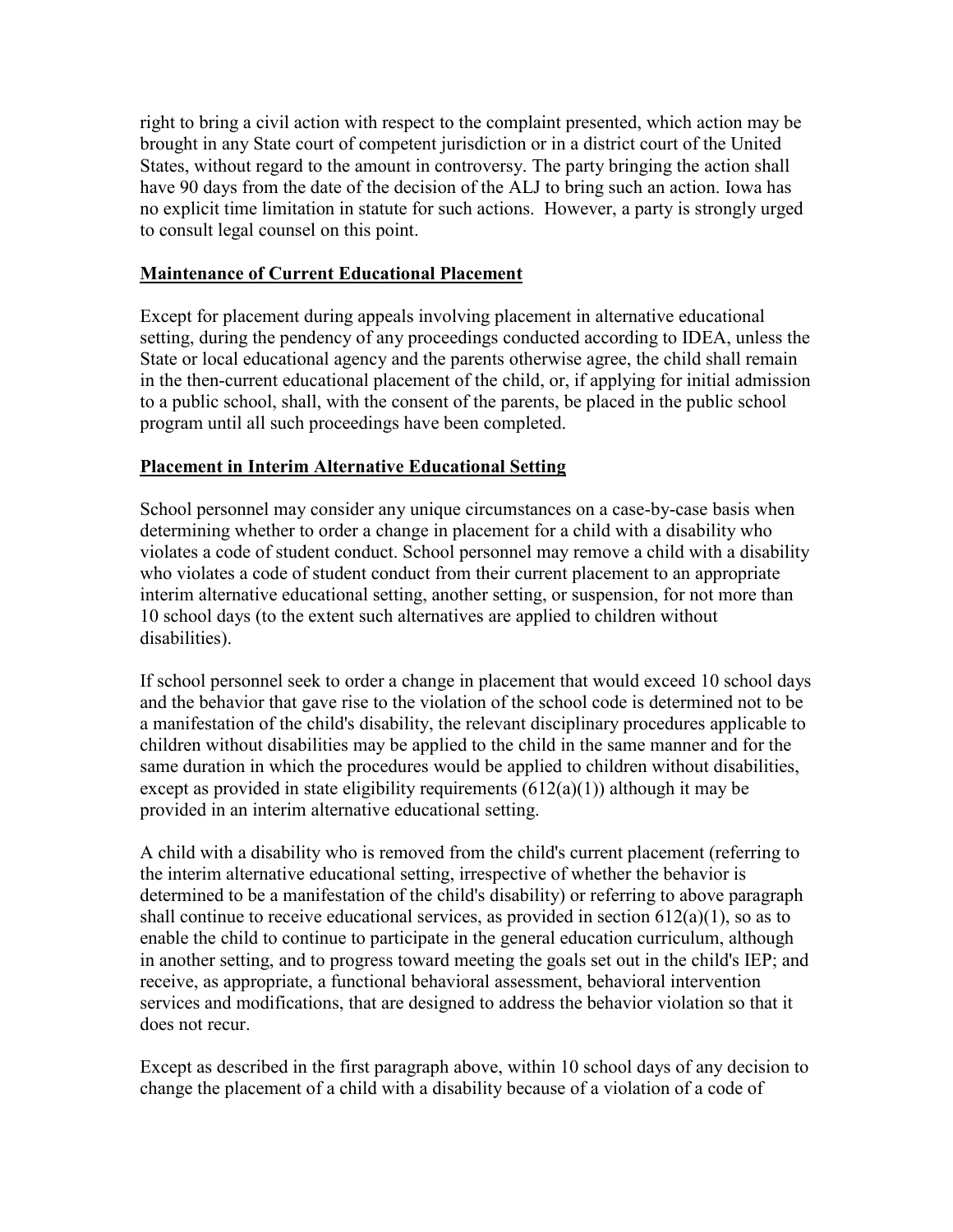student conduct, the local educational agency, the parent, and relevant members of the IEP Team (as determined by the parent and the local educational agency) shall review all relevant information in the student's file, including the child's IEP, any teacher observations, and any relevant information provided by the parents to determine if the conduct in question was caused by, or had a direct and substantial relationship to, the child's disability; or if the conduct in question was the direct result of the local educational agency's failure to implement the IEP. If the local educational agency, the parent, and relevant members of the IEP Team determine that either is applicable, the conduct shall be determined to be a manifestation of the child's disability.

If the local educational agency, the parent, and relevant members of the IEP Team make the determination that the conduct was a manifestation of the child's disability, the IEP Team shall--

- conduct a functional behavioral assessment, and implement a behavioral intervention plan for such child, provided that the local educational agency had not conducted such assessment prior to such determination before the behavior that resulted in a change in placement;
- in the situation where a behavioral intervention plan has been developed, review the behavioral intervention plan if the child already has such a behavioral intervention plan, and modify it, as necessary, to address the behavior; and
- return the child to the placement from which the child was removed, unless the parent and the local educational agency agree to a change of placement as part of the modification of the behavioral intervention plan.

School personnel may remove a student to an interim alternative educational setting for not more than 45 school days without regard to whether the behavior is determined to be a manifestation of the child's disability, in cases where a child--

- carries or possesses a weapon to or at school, on school premises, or to or at a school function under the jurisdiction of a State or local educational agency;
- knowingly possesses or uses illegal drugs, or sells or solicits the sale of a controlled substance, while at school, on school premises, or at a school function under the jurisdiction of a State or local educational agency; or
- has inflicted serious bodily injury upon another person while at school, on school premises, or at a school function under the jurisdiction of a State or local educational agency.

Not later than the date on which the decision to take disciplinary action is made, the local educational agency shall notify the parents of that decision, and of all procedural safeguards accorded under this section. The interim alternative educational setting shall be determined by the IEP Team.

The parent of a child with a disability who disagrees with any decision regarding placement, or the manifestation determination, or a local educational agency that believes that maintaining the current placement of the child is substantially likely to result in injury to the child or to others, may request a hearing.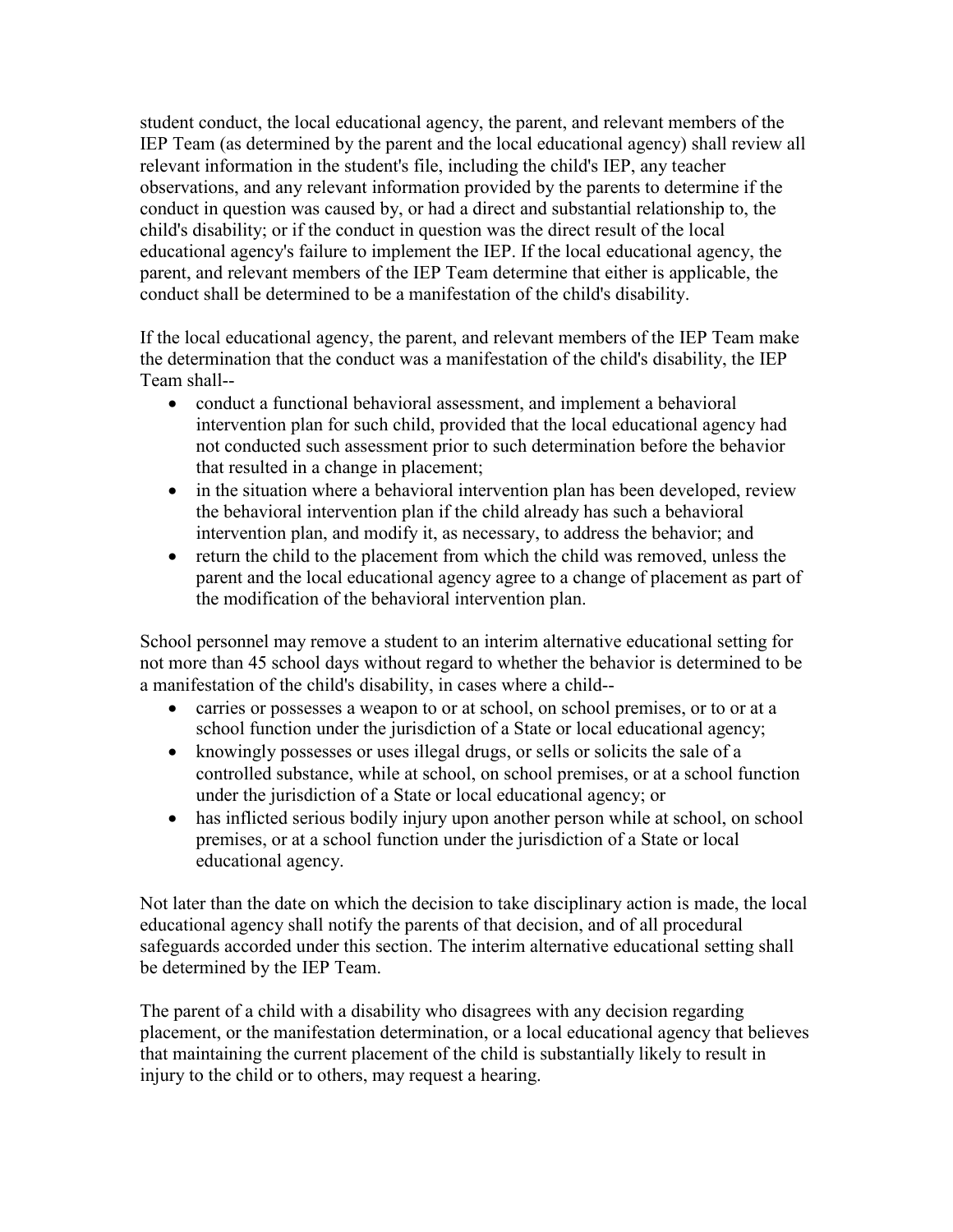An ALJ shall hear, and make a determination regarding, an appeal requested when disagreeing with any decision regarding placement, or the manifestation determination or the district believes maintaining the current placement would substantially likely result in injury to the child or others.

In making the determination the ALJ may order a change in placement of a child with a disability. In such situations, the ALJ may return a child with a disability to the placement from which the child was removed; or order a change in placement of a child with a disability to an appropriate interim alternative educational setting for not more than 45 school days if the ALJ determines that maintaining the current placement of such child is substantially likely to result in injury to the child or to others.

When an appeal has been requested by either the parent or the local educational agency the child shall remain in the interim alternative educational setting pending the decision of the ALJ or until the expiration of the time period provided for (found in second paragraph above), whichever occurs first, unless the parent and the State or local educational agency agree otherwise; and the State or local educational agency shall arrange for an expedited hearing, which shall occur within 20 school days of the date the hearing is requested and shall result in a determination within 10 school days after the hearing.

A child who has not been determined to be eligible for special education and related services and who has engaged in behavior that violates a code of student conduct, may assert any of the protections provided for in this part if the local educational agency had knowledge (as determined in accordance with this paragraph) that the child was a child with a disability before the behavior that precipitated the disciplinary action occurred. A local educational agency shall be deemed to have knowledge that a child is a child with a disability if, before the behavior that precipitated the disciplinary action occurred--

- the parent of the child has expressed concern in writing to supervisory or administrative personnel of the appropriate educational agency, or a teacher of the child, that the child is in need of special education and related services;
- the parent of the child has requested an evaluation of the child; or
- the teacher of the child, or other personnel of the local educational agency, has expressed specific concerns about a pattern of behavior demonstrated by the child, directly to the director of special education of such agency or to other supervisory personnel of the agency.

A local educational agency shall not be deemed to have knowledge that the child is a child with a disability if the parent of the child has not allowed an evaluation of the child or has refused services under this part or the child has been evaluated and it was determined that the child was not a child with a disability under this part.

If a local educational agency does not have knowledge that a child is a child with a disability prior to taking disciplinary measures against the child, the child may be subjected to disciplinary measures applied to children without disabilities who engaged in comparable behaviors.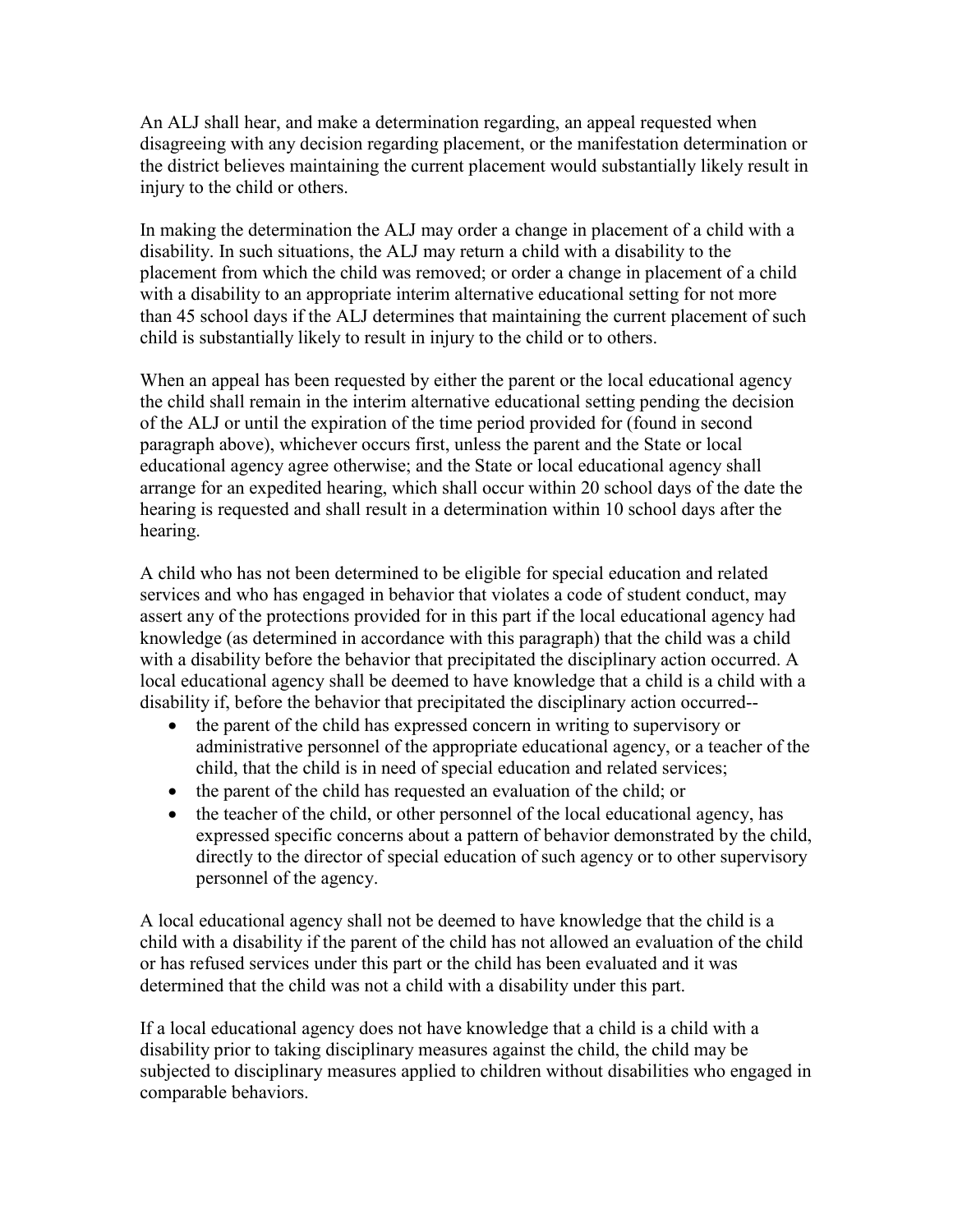If a request is made for an evaluation of a child during the time period in which the child is subjected to disciplinary measures under this subsection, the evaluation shall be conducted in an expedited manner. If the child is determined to be a child with a disability, taking into consideration information from the evaluation conducted by the agency and information provided by the parents, the agency shall provide special education and related services, except that, pending the results of the evaluation, the child shall remain in the educational placement determined by school authorities.

Nothing shall be construed to prohibit an agency from reporting a crime committed by a child with a disability to appropriate authorities or to prevent State law enforcement and judicial authorities from exercising their responsibilities with regard to the application of Federal and State law to crimes committed by a child with a disability. An agency reporting a crime committed by a child with a disability shall ensure that copies of the special education and disciplinary records of the child are transmitted for consideration by the appropriate authorities to whom the agency reports the crime.

Definitions include:

- Controlled Substance. The term `controlled substance' means a drug or other substance identified under schedule I, II, III, IV, or V in section 202(c) of the Controlled Substances Act (21 U.S.C. 812(c)).
- Illegal Drug. The term `illegal drug' means a controlled substance but does not include a controlled substance that is legally possessed or used under the supervision of a licensed health-care professional or that is legally possessed or used under any other authority under that Act or under any other provision of Federal law.
- Weapon. The term `weapon' has the meaning given the term `dangerous weapon' under section 930(g)(2) of title 18, United States Code.
- Serious Bodily Injury. The term `serious bodily injury' has the meaning given the term `serious bodily injury' under paragraph (3) of subsection (h) of section 1365 of title 18, United States Code.

# **Rule of Construction**

Nothing shall be construed to restrict or limit the rights, procedures, and remedies available under the Constitution, the Americans with Disabilities Act of 1990, title V of the Rehabilitation Act of 1973, or other Federal laws protecting the rights of children with disabilities, except that before the filing of a civil action under such laws seeking relief that is also available under this part, the pertinent procedures shall be exhausted to the same extent as would be required had the action been brought under this part.

# **Transfer of Parental Rights at Age of Majority**

When a child with a disability reaches the age of majority under State law (except for a child with a disability who has been determined to be incompetent under State law)--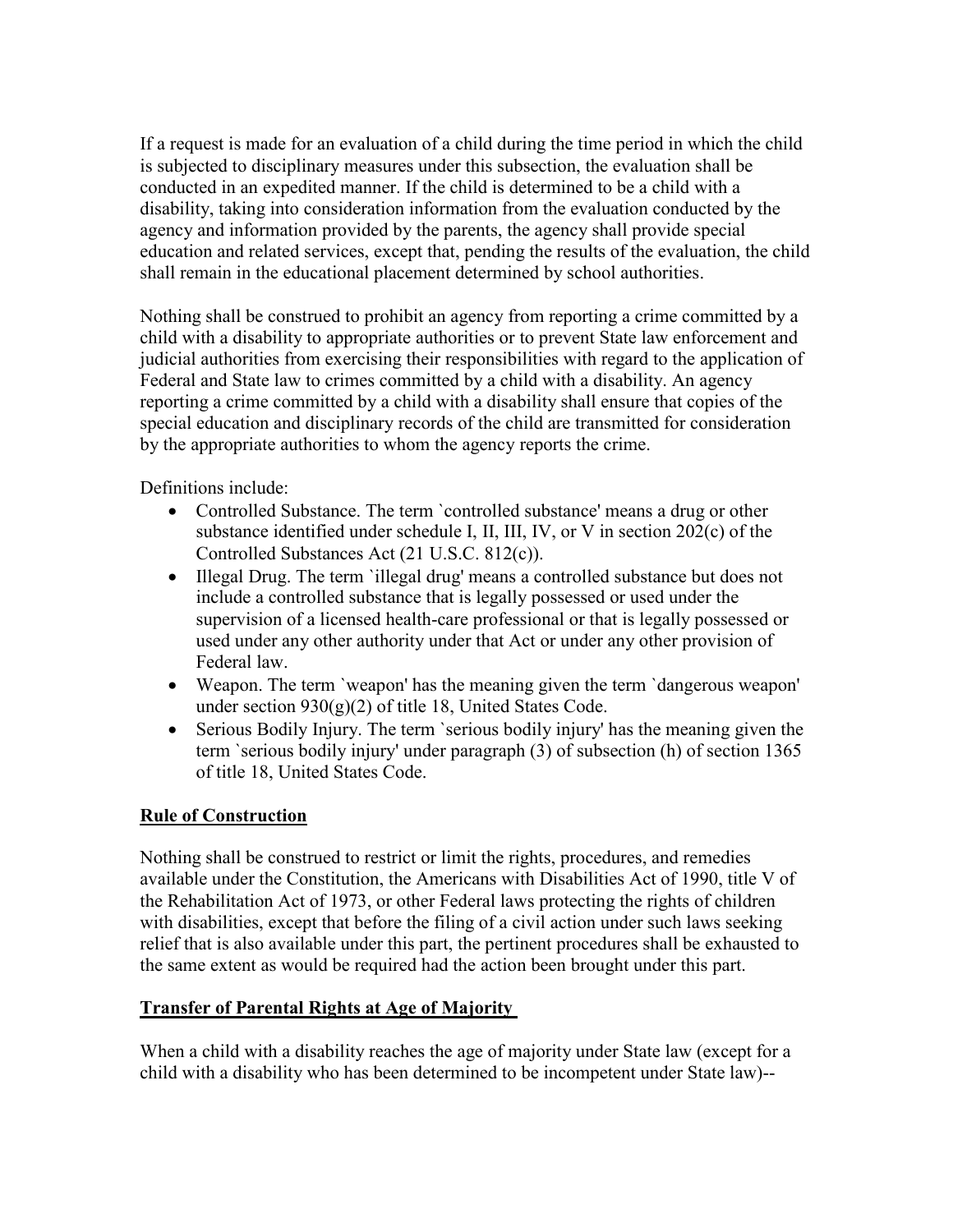(A) the agency shall provide any notice required by this section to both the individual and the parents;

(B) all other rights accorded to parents under this part transfer to the child;

(C) the agency shall notify the individual and the parents of the transfer of rights; and

 (D) all rights accorded to parents under this part transfer to children who are incarcerated in an adult or juvenile Federal, State, or local correctional institution.

If, under State law, a child with a disability who has reached the age of majority under State law, who has not been determined to be incompetent, but who is determined not to have the ability to provide informed consent with respect to the educational program of the child, the State shall establish procedures for appointing the parent of the child, or if the parent is not available, another appropriate individual, to represent the educational interests of the child throughout the period of eligibility of the child under Part B.

In Iowa the age of majority is reached on three occasions:

- on the minor's 18th birthday,
- on the date of a minor's marriage, or
- upon being "tried, convicted and sentenced as an adult and committed to the custody of the director of the department of corrections…."

# **Electronic Mail**

A parent of a child with a disability may elect to receive notices required under this section by an electronic mail (e-mail) communication, if the agency makes such option available.

# **Separate Complaint**

Nothing in this section shall be construed to preclude a parent from filing a separate due process complaint on an issue separate from a due process complaint already filed.

# **Consent**

It is the policy of the State of Iowa to comply with the Individuals with Disabilities Education Act provisions on consent, including revocation of consent.

Consent Defined. Iowa rules define consent and its revocation as follows:

"Consent" is obtained when all of the following conditions are satisfied:

- a. The parent has been fully informed of all information relevant to the activity for which consent is sought, in his or her native language, or through another mode of communication;
- b. The parent understands and agrees in writing to the carrying out of the activity for which parental consent is sought, and the consent describes that activity and lists the records (if any) that will be released and to whom; and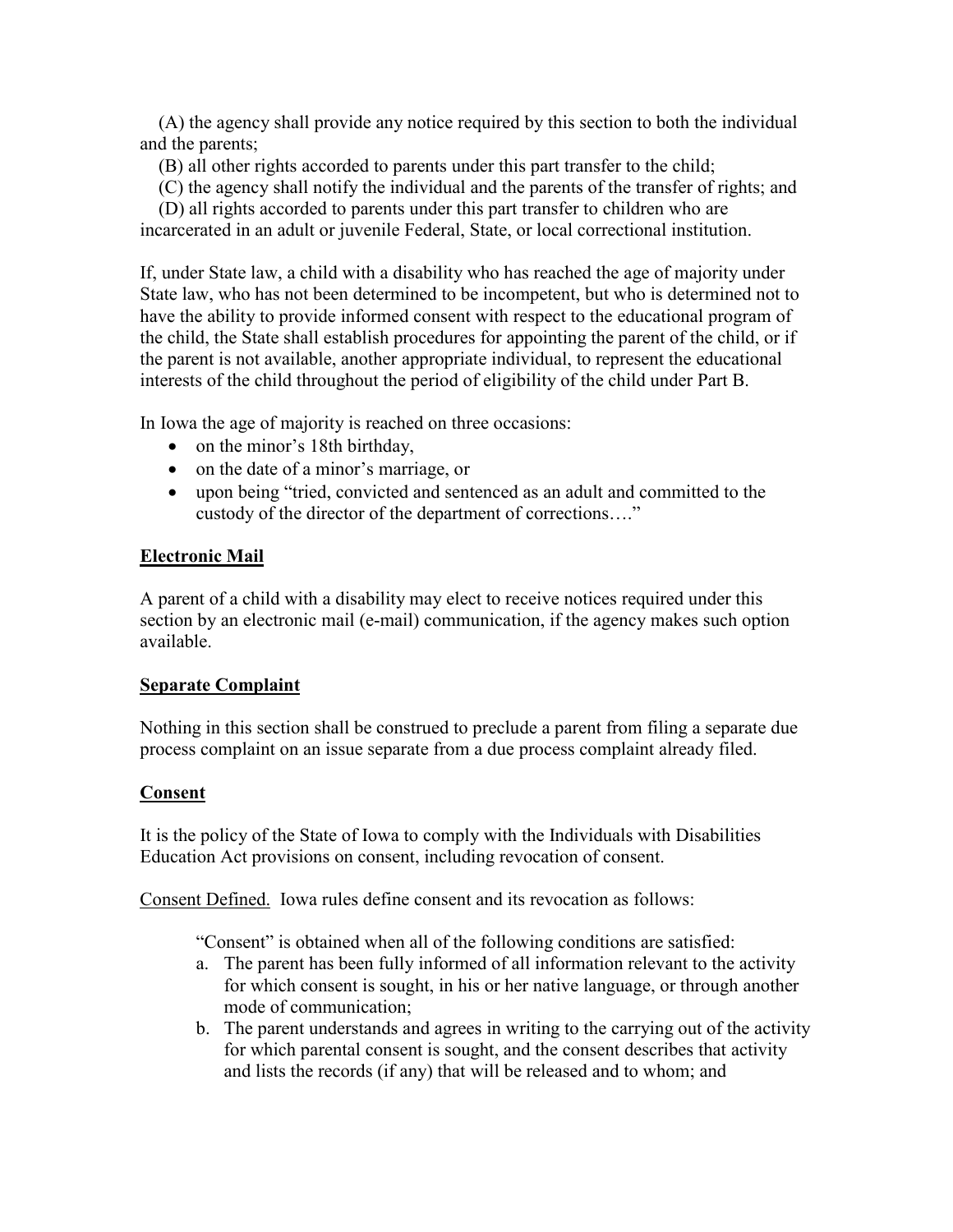c. The parent understands that the granting of consent is voluntary on the part of the parent and may be revoked at any time.

If a parent revokes consent, that revocation is not retroactive (i.e., it does not negate an action that occurred after the consent was given and before the consent was revoked).

If a parent of a child revokes consent, in writing, for the child's receipt of special education services after the child is initially provided special education and related services, the public agency is not required to amend the child's education records to remove any references to the child's receipt of special education and related services because of the revocation of consent.

Consent Required. Consistent with state and federal statutes and regulations, it is the policy of the state of Iowa that consent is required for initial evaluations and reevaluations, for initial provision of special education services, and for release of personally identifiable information about a child when consent is required by FERPA or by the IDEA, and for access to Medicaid for payment.

Specific Provisions on Consent for Evaluation and Services. Consistent with the 2008 IDEA regulation amendments, and the Iowa Department of Education's declaratory ruling on the subject, the following is the policy of the state of Iowa.

# *•Parental consent for initial evaluation.*

The public agency proposing to conduct an initial evaluation to determine if a child qualifies as a child with a disability under this chapter must, after providing notice consistent with rules), obtain informed consent from the parent of the child before conducting the evaluation. Parental consent for an initial evaluation must not be construed as consent for initial provision of special education and related services. The public agency must make reasonable efforts to obtain the informed consent from the parent for an initial evaluation to determine whether the child is a child with a disability.

For initial evaluations only, if the child is a ward of the state and is not residing with the child's parent, the public agency is not required to obtain informed consent from the parent for an initial evaluation to determine whether the child is a child with a disability if:

(1) Despite reasonable efforts to do so, the public agency cannot discover the whereabouts of the parent of the child;

(2) The rights of the parents of the child have been terminated in accordance with state law; or

(3) The rights of the parent to make educational decisions have been subrogated by a judge in accordance with state law and consent for an initial evaluation has been given by an individual appointed by the judge to represent the child.

If the parent of a child enrolled in public school or seeking to be enrolled in public school does not provide consent for initial evaluation, or the parent fails to respond to a request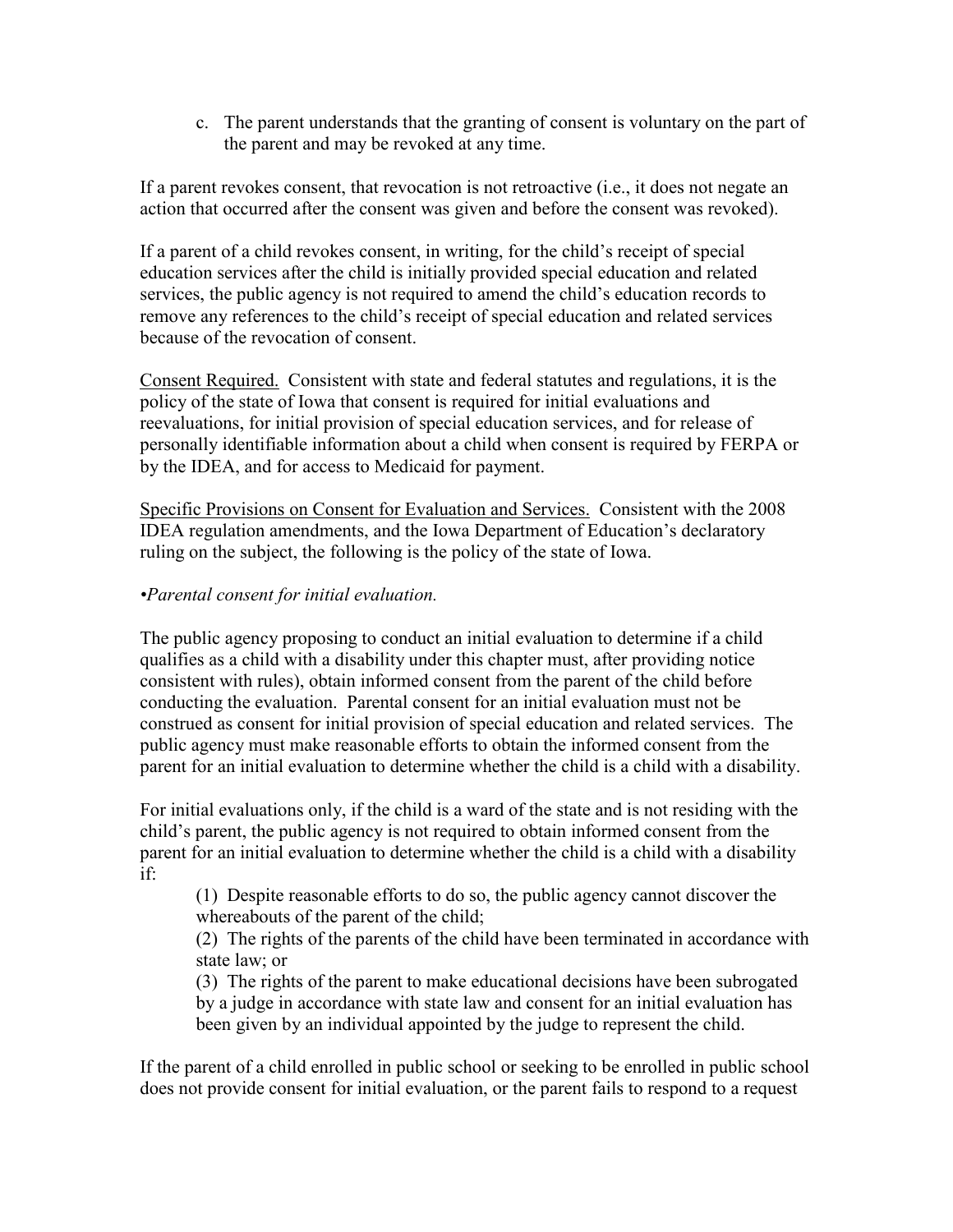to provide consent, the public agency may, but is not required to, pursue the initial evaluation of the child by utilizing the procedural safeguards in the Part B regulations and this policy, including mediation procedures or due process procedures, if appropriate, except to the extent inconsistent with state law relating to such parental consent. The public agency does not violate its obligation under rules relating to child find and initial evaluations if it declines to pursue the evaluation under this paragraph.

### *•Parental consent for services.*

A public agency that is responsible for making FAPE available to a child with a disability must obtain informed consent from the parent of the child before the initial provision of special education and related services to the child. The public agency must make reasonable efforts to obtain informed consent from the parent for the initial provision of special education and related services to the child. If the parent of a child fails to respond to a request for, or refuses to consent to, the initial provision of special education and related services, the public agency:

(1) May not use the procedural safeguards in Part B regulations and this policy, including mediation procedures or due process procedures in order to obtain agreement or a ruling that the services may be provided to the child; (2) Will not be considered to be in violation of the requirement to make FAPE available to the child because of the failure to provide the child with the special education and related services for which the parent refuses to or fails to provide consent; and

(3) Is not required to convene an IEP team meeting or develop an IEP for the child.

If, at any time subsequent to the initial provision of special education and related services, the parent of a child revokes consent in writing for the continued provision of special education and related services, the public agency:

(1) May not continue to provide special education and related services to the child, but must provide prior written notice before ceasing the provision of special education and related services;

(2) May not use the procedural safeguards in Part B regulations or this policy, including mediation procedures or due process procedures in order to obtain agreement or a ruling that the services may be provided to the child;

(3) Will not be considered to be in violation of the requirement to make FAPE available to the child because of the failure to provide the child with further special education and related services; and

(4) Is not required to convene an IEP team meeting or develop an IEP for the child for further provision of special education and related services.

### *•Parental consent for reevaluations.*

Subject to the exception below, each public agency must obtain informed parental consent prior to conducting any reevaluation of a child with a disability. If the parent